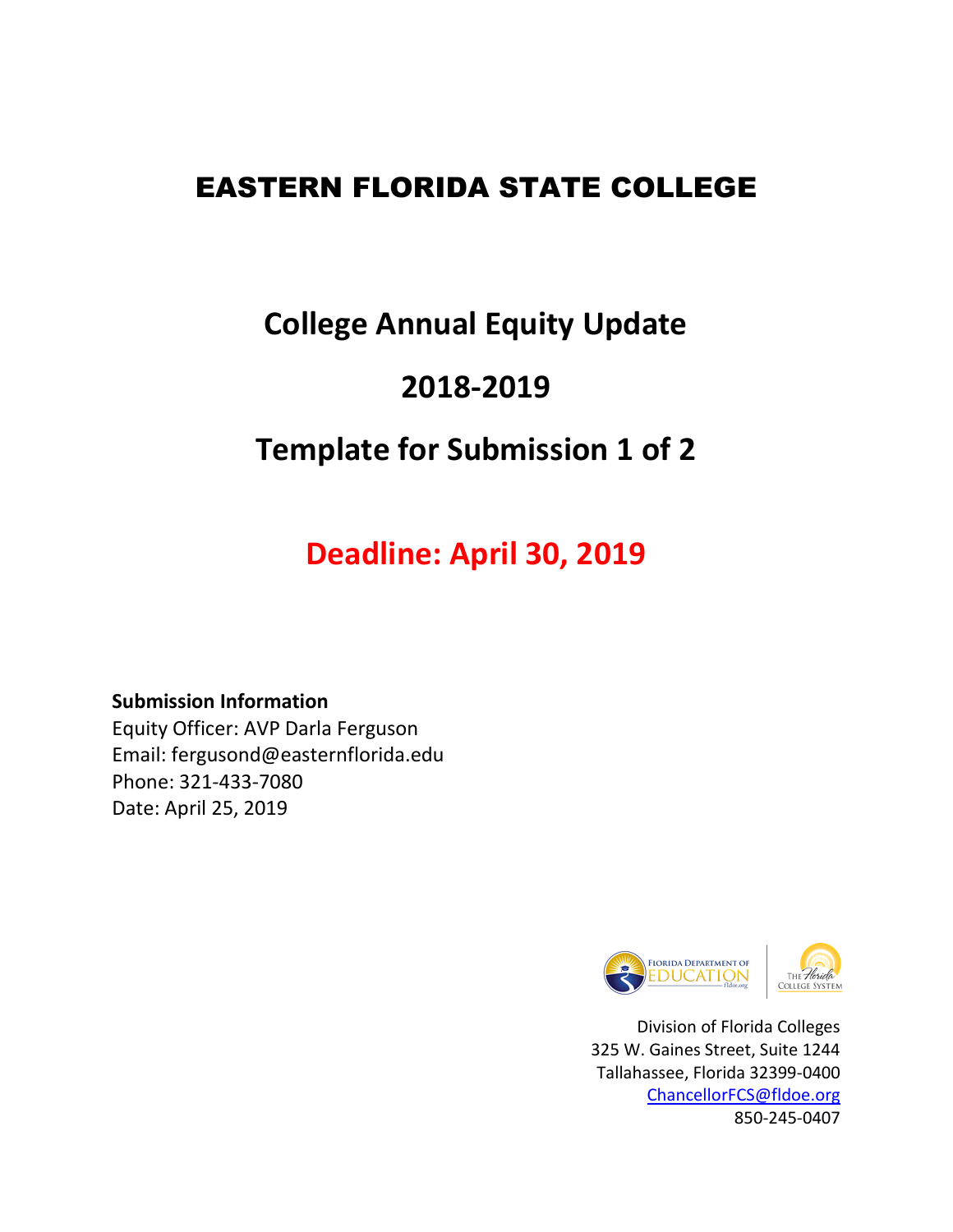

### **Contents**

| Part I. Substitution Waivers for Admissions and Course Substitutions for Eligible Students with |  |
|-------------------------------------------------------------------------------------------------|--|
|                                                                                                 |  |
|                                                                                                 |  |
|                                                                                                 |  |
|                                                                                                 |  |
|                                                                                                 |  |
| B. Evaluations of Employment Practices - Evaluations of Key Personnel and Presidents 12         |  |
|                                                                                                 |  |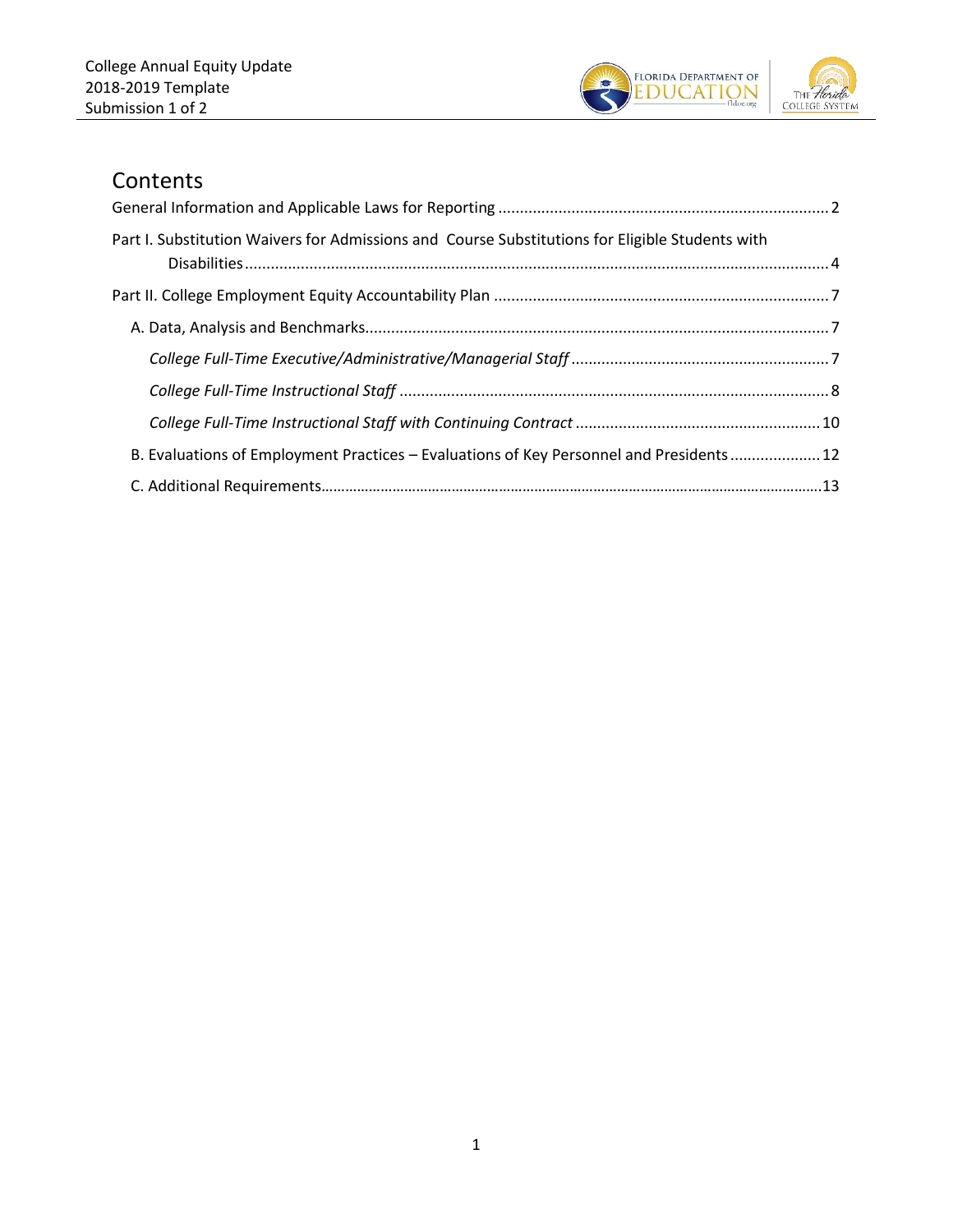

#### **General Information and Applicable Laws for Reporting**

<span id="page-2-0"></span>The purpose of the College Annual Equity Update is to provide updates on efforts to comply with Florida Statutes related to nondiscrimination and equal access to postsecondary education and employment in Florida College System (FCS) institutions. The following Florida Statutes (F.S.) and implementing State Board of Education rules in the Florida Administrative Code (F.A.C.) have specific requirements for submission 1 of 2 of the annual update.

- Section 1012.86, F.S., Florida College System institution employment equity accountability program
- Implementing Rule 6A-10.041, F.A.C., Substitution for Requirements for Eligible Students with Disabilities at Florida Colleges and Postsecondary Career Centers

Florida Statutes require FCS institutions to develop and annually update plans that will positively impact efforts to increase diversity among students and employees. The college equity plan submitted in April 2018 for 2017-2018 is considered as the college's most recent baseline report that is updated each year.

The Division of Florida Colleges (DFC) continues to provide certified data in Excel format on the areas of measurement required by statute and rule. Additionally, tables have been created for setting goals and reflecting goal achievement. DFC encourages each college to devote attention to the development of effective methods and strategies for any areas of improvements identified in analyses.

Submission 1 of 2 of the College Annual Equity Update is due to the Florida Department of Education, Division of Florida Colleges by April 30, 2019. The update should be submitted by email to [ChancellorFCS@fldoe.org.](mailto:ChancellorFCS@fldoe.org) **Colleges must submit this equity template in Word format**. PDFs of the report template will not be accepted. Colleges may attach additional documents in PDF or Word format as appendices.

Note: The signature page of this report will be required in the template for submission 2 of 2. Therefore, a signature page is not required for submission 1 of 2.

Submission 2 of 2, due June 28, 2019, will have specific requirements related to:

- Section 1000.05, F.S., the "Florida Educational Equity Act;"
- Implementing Rules 6A-19.001 6A-19.010, F.A.C., related to educational equity; and
- Section 1006.71, F.S., Gender equity in intercollegiate athletics.

In addition to dividing the content into two submissions, DFC made other changes to the template to streamline processes and reduce redundancy. Specifically:

- Equity report templates must be submitted in Word format. This will facilitate a more timely review process and eliminate duplication of information. Colleges may attach additional documents in PDF or Word format as appendices.
- The goal setting and new hire tables are now embedded in the template instead of being included as a tab in the Excel file. This will eliminate colleges needing to input data in two places.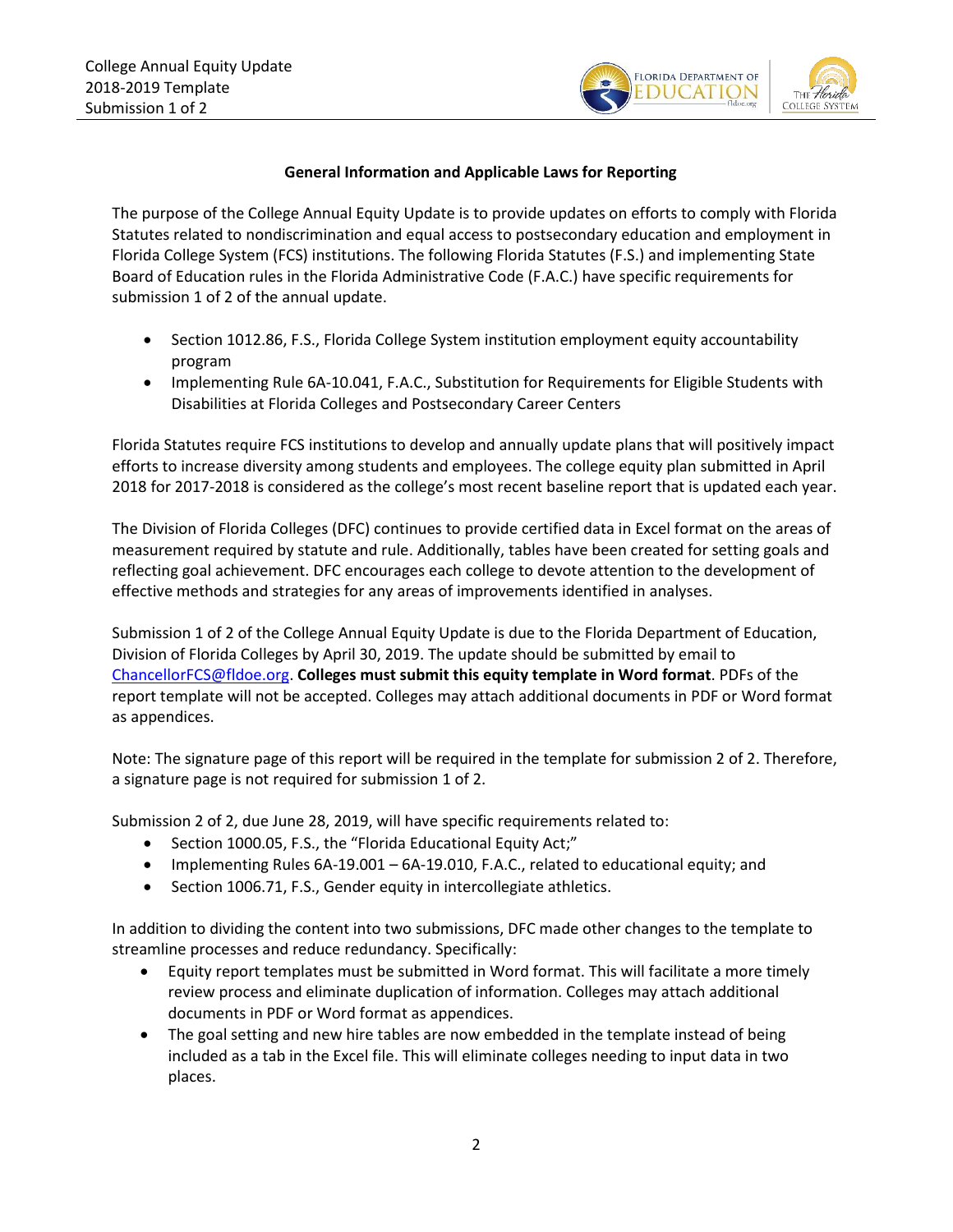

• DFC embedded components of the review form into the submission template. In prior years, DFC used a separate form to complete reviews. For the 2018-19 report, the factors DFC will identify as part of its review will be embedded after sections of the report, and DFC will use these sections to provide feedback to colleges. These will be marked "Completed by Division of Florida Colleges." Example:

> Review of Part I: Course Substitutions (Completed by Division of Florida Colleges)

| Requirement                     |      | Response   Comments | Action |
|---------------------------------|------|---------------------|--------|
| Did the college submit   Select |      |                     |        |
| the Course Substitution         | one. |                     |        |
| Report?                         |      |                     |        |
|                                 |      |                     |        |

DFC conducts reviews of annual college equity update reports pursuant to Rule 6A-19.010, F.A.C., implementing the Florida Educational Equity Act. The goals are to provide feedback for future updates; monitor efforts by the college to increase diversity in student participation and employment; and meet requirements of Florida Statutes, including, but not limited to, the Florida Educational Equity Act and sections 1000.05, 1012.86 and 1006.71, F.S.

The review includes an assessment of the college's methods and strategies established to achieve goals and timelines addressing areas of underrepresentation of minorities in its academic programs, activities and employment. The review also includes an evaluation of submitted policies and procedures for compliance with state and federal civil rights laws prohibiting discrimination on the basis of race, national origin, ethnicity, gender, marital status, age, genetic information or disability. The review may include comments or recommendations in certain areas where the college has achieved or exceeded its goals or where there is incomplete or missing information.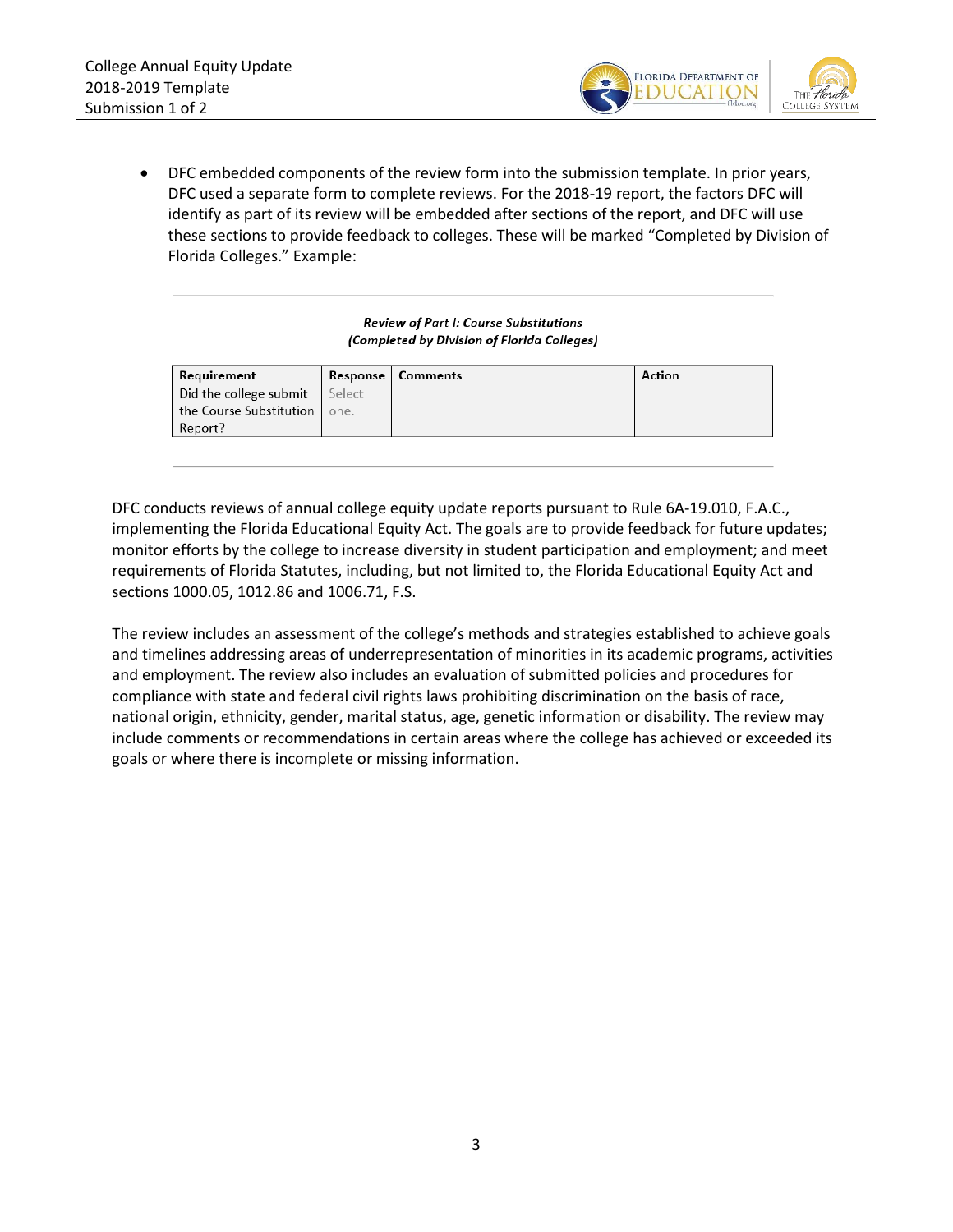

#### **Part I. Substitution Waivers for Admissions and Course Substitutions for Eligible Students with Disabilities**

#### **Course Substitution Report, Form CSR01**

<span id="page-4-0"></span>Please list the number of students who received course substitutions as well as the required course(s), substitution(s) provided, and discipline area (e.g., mathematics) by disability type beginning with the fall semester of the preceding academic year. For the courses, please include the prefix, course number and course name (e.g., ENC 1101 Composition I). Add rows if necessary.

| <b>Disability Type</b>                 | <b>Number of</b><br><b>Students</b> | <b>Required</b><br>Course(s)<br>(prefix, number                                                                         | <b>Substituted</b><br>Course(s)<br>(prefix, number                      | <b>Discipline Area</b>                   |
|----------------------------------------|-------------------------------------|-------------------------------------------------------------------------------------------------------------------------|-------------------------------------------------------------------------|------------------------------------------|
| Deaf/Hard of<br>Hearing                |                                     | and title)                                                                                                              | and title)                                                              |                                          |
| Visual Impairment                      | $\mathbf{1}$                        | <b>MGF 1107</b><br><b>Math for Liberal</b><br>Arts <sub>2</sub>                                                         | <b>HSC 1554</b><br>Pathophysiology<br>& Pharmacology                    | <b>Mathematics</b>                       |
| <b>Specific Learning</b><br>Disability | $\mathbf{1}$                        | <b>MGF 1106</b><br><b>Math for Liberal</b><br>Arts 1<br><b>MGF 1107</b><br><b>Math for Liberal</b><br>Arts <sub>2</sub> | ARTCX216<br><b>Art Design</b><br><b>FILX160</b><br><b>Intro to Film</b> | <b>Mathematics</b><br><b>Mathematics</b> |
| Orthopedic<br>Impairment               | $\mathbf{1}$                        | <b>MAC 1105</b><br><b>College Algebra</b>                                                                               | <b>CGS 1000</b><br>Intro to<br><b>Computers</b>                         | <b>Mathematics</b>                       |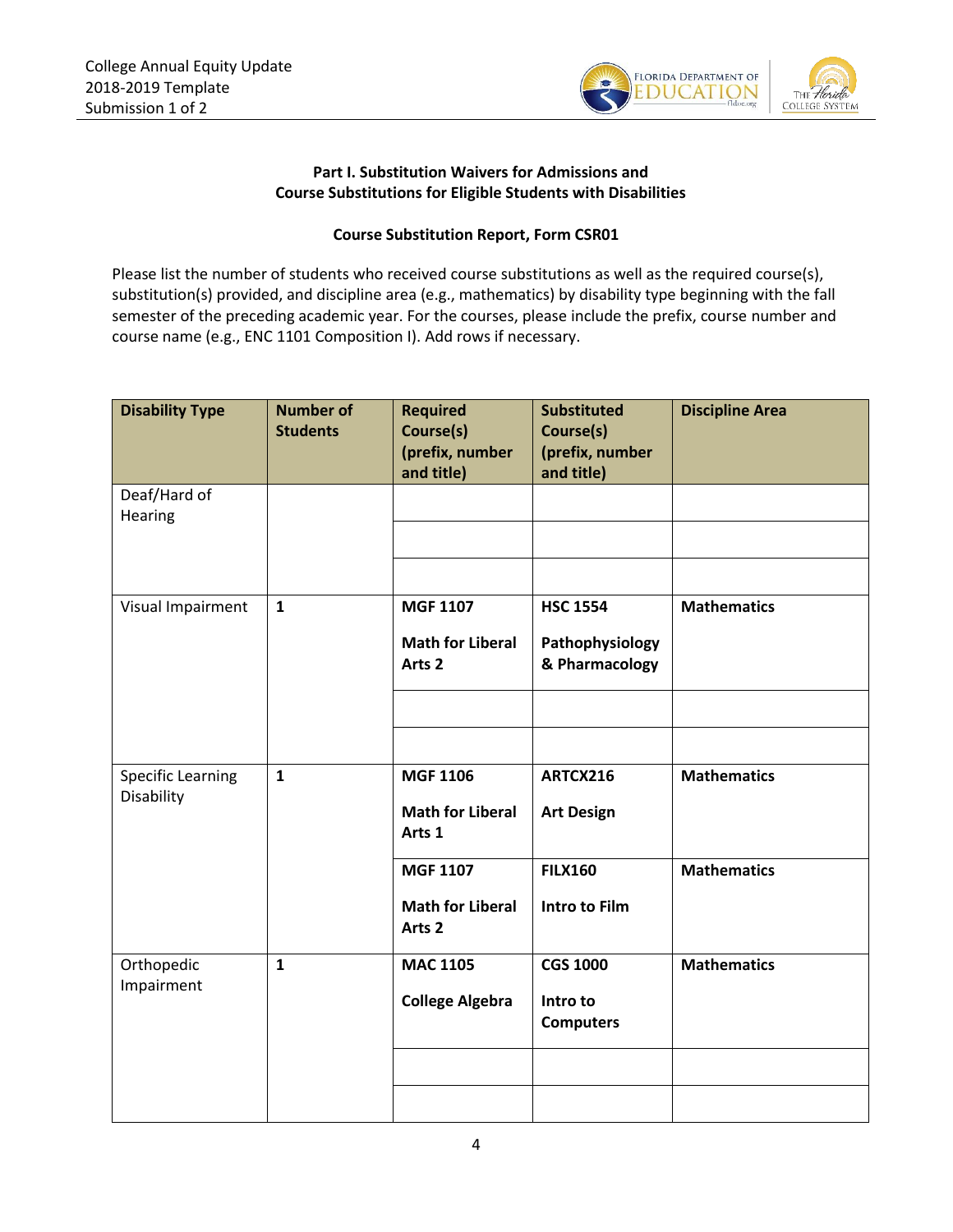

| <b>Disability Type</b>                   | <b>Number of</b><br><b>Students</b> | <b>Required</b><br>Course(s)<br>(prefix, number<br>and title)   | <b>Substituted</b><br>Course(s)<br>(prefix, number<br>and title)           | <b>Discipline Area</b> |
|------------------------------------------|-------------------------------------|-----------------------------------------------------------------|----------------------------------------------------------------------------|------------------------|
| Speech/Language<br>Impairment            |                                     |                                                                 |                                                                            |                        |
|                                          |                                     |                                                                 |                                                                            |                        |
| Emotional or<br>Behavioral<br>Disability | $\overline{2}$                      | <b>MGF 1106</b><br><b>Math for Liberal</b><br>Arts 1            | <b>CGS 2100</b><br>Microcomputer<br><b>Applications</b>                    | <b>Mathematics</b>     |
|                                          |                                     | <b>MGF 1107</b><br><b>Math for Liberal</b><br>Arts <sub>2</sub> | <b>CGS 2571</b><br><b>Advanced</b><br>Microcomputer<br><b>Applications</b> | <b>Mathematics</b>     |
|                                          |                                     | <b>MGF 1106</b><br><b>Math for Liberal</b><br>Arts 1            | <b>CGS 2100</b><br>Microcomputer<br><b>Applications</b>                    | <b>Mathematics</b>     |
|                                          |                                     | <b>MGF 1107</b><br><b>Math for Liberal</b><br>Arts <sub>2</sub> | <b>CGS 2571</b><br><b>Advanced</b><br>Microcomputer<br><b>Applications</b> | <b>Mathematics</b>     |
| Autism Spectrum<br>Disorder              |                                     |                                                                 |                                                                            |                        |
| <b>Traumatic Brain</b><br>Injury         |                                     |                                                                 |                                                                            |                        |
|                                          |                                     |                                                                 |                                                                            |                        |
| <b>Other Health</b><br>Impairment        |                                     |                                                                 |                                                                            |                        |
|                                          |                                     |                                                                 |                                                                            |                        |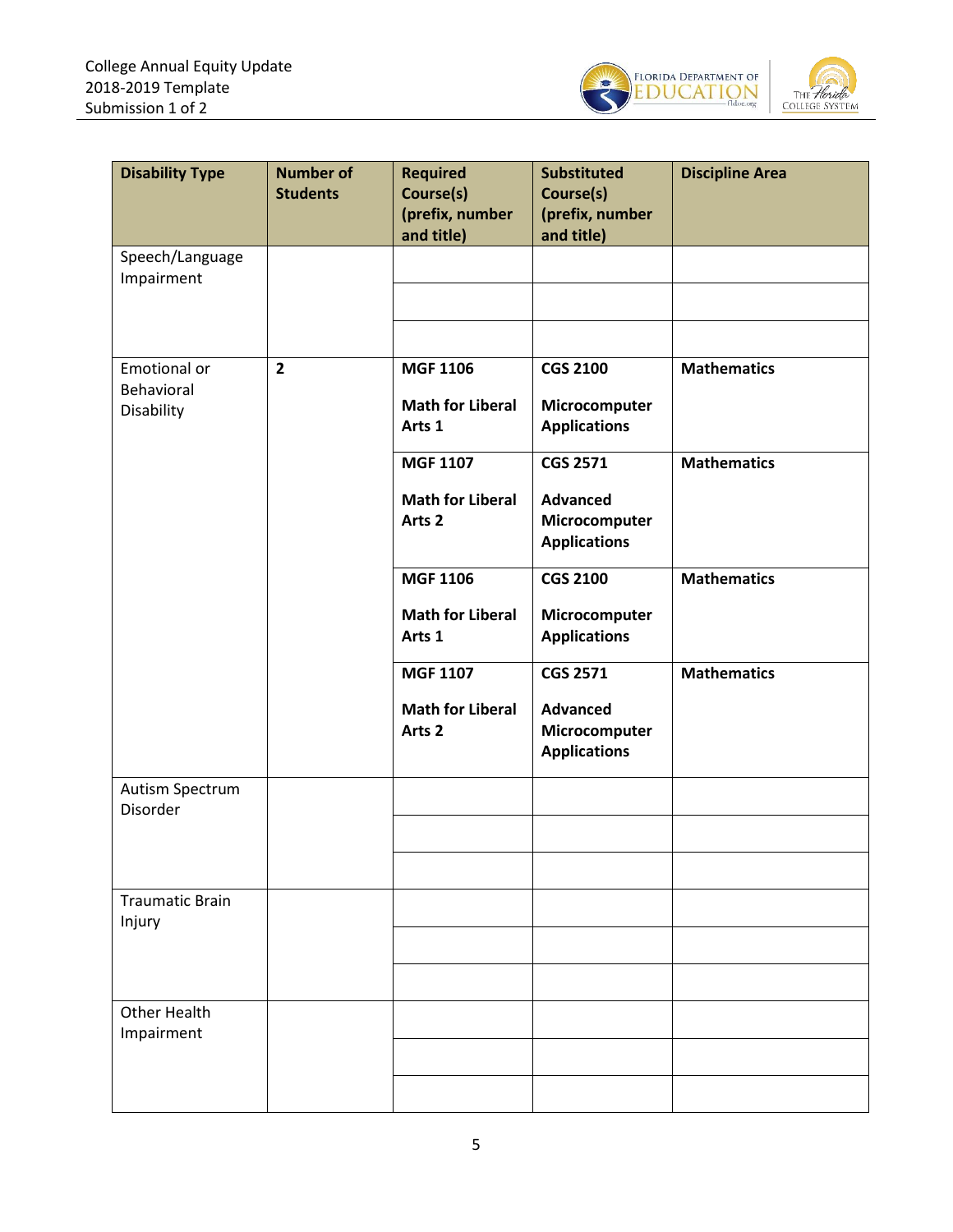

How many requests for course substitutions were requested and how many substitutions were granted during the preceding academic year? (Please list the number of requests per semester starting with the fall semester.)

| <b>Semester</b> | <b>Number of Substitutions Requested</b> | <b>Number of Substitutions Granted</b> |
|-----------------|------------------------------------------|----------------------------------------|
| Fall            |                                          |                                        |
| <b>Spring</b>   |                                          |                                        |
| <b>Summer</b>   |                                          | 4                                      |
| <b>Total</b>    | Ο                                        | 8                                      |

### *Review of Part I: Course Substitutions (Completed by Division of Florida Colleges)*

| Requirement             | Response | <b>Comments</b> | <b>Action</b> |
|-------------------------|----------|-----------------|---------------|
| Did the college submit  | Select   |                 |               |
| the Course Substitution | one.     |                 |               |
| Report?                 |          |                 |               |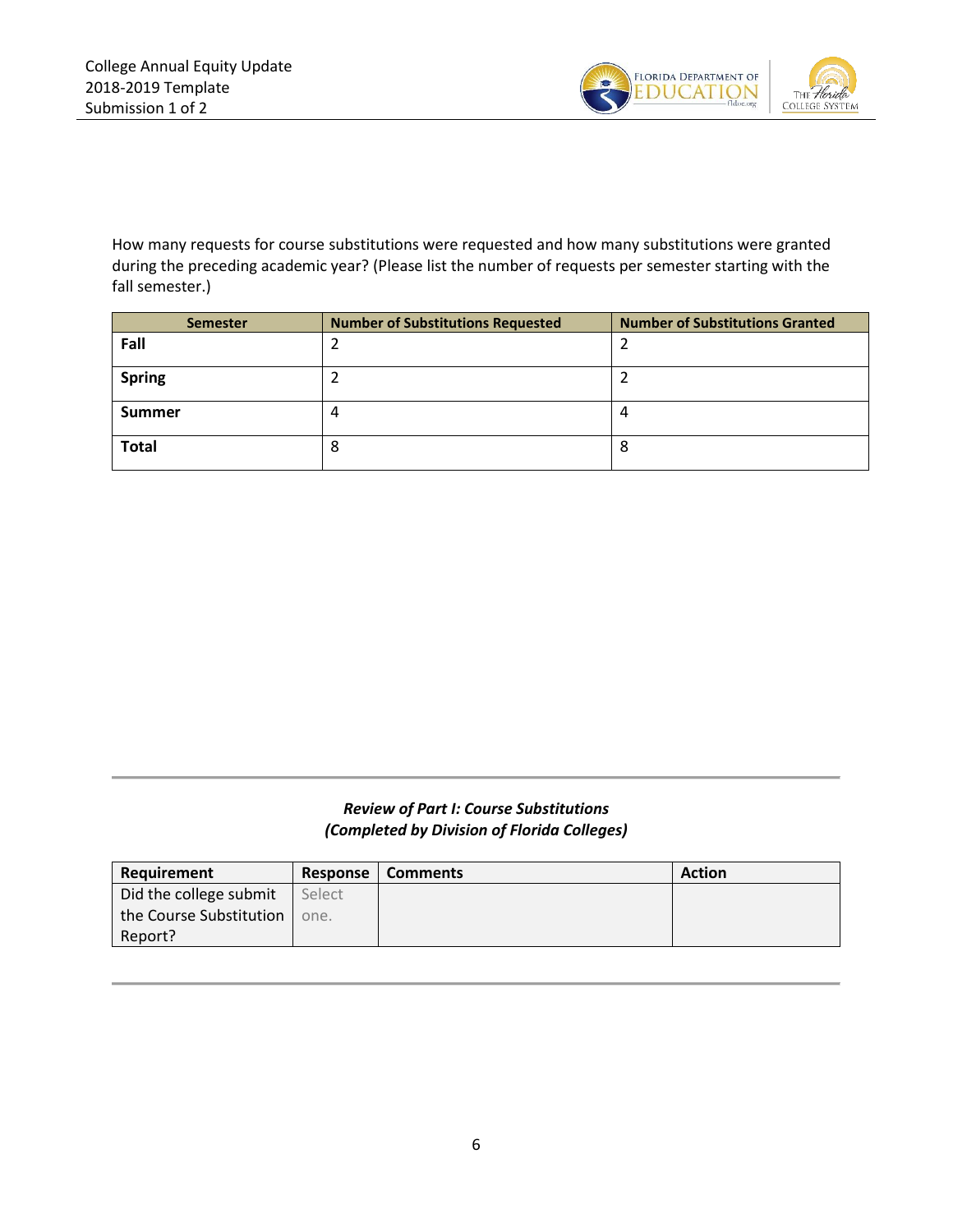

#### **Part II. College Employment Equity Accountability Plan**

<span id="page-7-0"></span>Section 1012.86, F.S., Florida College System institution employment equity accountability program, requires that each college include in its annual equity update a plan for increasing the representation of women and minorities in senior-level positions, full-time faculty positions and full-time faculty positions who have attained continuing contract status. The plan must include specific measurable goals and objectives, specific strategies and timelines for accomplishing these goals and objectives, and comparable national standards as provided by the Florida Department of Education.

#### <span id="page-7-1"></span>**A. Data, Analysis and Benchmarks**

DFC provides colleges with employment data for the last three fall terms to evaluate employment trends for females and minorities in senior-level positions (also referred to as

Executive/Administrative/Managerial or EAM positions), full-time instructional staff and full-time instructional staff with continuing contract status. DFC also provides colleges with student enrollment percentages by race and gender to be used as the benchmark for setting employment goals, as colleges seek to reflect their student demographics in their employment.

#### <span id="page-7-2"></span>*College Full-Time Executive/Administrative/Managerial Staff*

Informed by the EMP-EAM tab, complete the following table to analyze the college's attainment of annual goals and long-range goals for increasing the number of women and minorities in EAM positions.

|                                | <b>College</b><br><b>Student</b><br><b>Population</b><br>(%) | <b>EAM</b><br><b>Actuals</b><br>(%)<br><b>Fall 2017</b> | <b>EAM</b><br><b>Actuals</b><br>(%)<br><b>Fall 2018</b> | <b>EAM</b><br><b>Stated</b><br>Goals (%)<br><b>Fall 2018</b> | <b>EAM</b><br><b>Goal Met</b><br>(Yes/No) | <b>EAM Goals</b><br>for<br>2019 |
|--------------------------------|--------------------------------------------------------------|---------------------------------------------------------|---------------------------------------------------------|--------------------------------------------------------------|-------------------------------------------|---------------------------------|
| <b>Black Female</b>            | 7.24                                                         | 5.9                                                     | 5.9                                                     | 5.9                                                          | yes                                       | 5.5                             |
| <b>Black Male</b>              | 4.38                                                         | 5.9                                                     | 5.9                                                     | 5.9                                                          | yes                                       | 5.5                             |
| <b>Hispanic Female</b>         | 8.61                                                         | 0.0                                                     | 0.0                                                     | 0.0                                                          | yes                                       | 0.0                             |
| <b>Hispanic Male</b>           | 5.82                                                         | 0.0                                                     | 0.0                                                     | 0.0                                                          | yes                                       | 0.0                             |
| <b>Other Minorities Female</b> | 4.49                                                         | 0.0                                                     | 0.0                                                     | 0.0                                                          | yes                                       | 0.0                             |
| <b>Other Minorities Male</b>   | 2.96                                                         | 0.0                                                     | 0.0                                                     | 0.0                                                          | yes                                       | 0.0                             |
| <b>White Female</b>            | 38.0                                                         | 29.4                                                    | 29.4                                                    | 29.4                                                         | yes                                       | 28.0                            |
| White Male                     | 28.49                                                        | 58.8                                                    | 58.8                                                    | 58.8                                                         | yes                                       | 61.1                            |
| <b>Total Female</b>            | 58.35                                                        | 35.3                                                    | 35.3                                                    | 35.3                                                         | yes                                       | 33.3                            |
| <b>Total Male</b>              | 41.65                                                        | 64.7                                                    | 64.7                                                    | 64.7                                                         | yes                                       | 66.7                            |

Describe and evaluate strategies for addressing underrepresentation in EAM positions.

**Response:** The College has maintained its percentage of EAM staff members in the Black Female, Black Male and White Female groups. The combined Black Female/Black Male percentage of 11.8% is comparable to the total Black Student population of 11.63%.

Hispanic and Other minorities are lacking in this job category. One reason for this has been limited opportunity to improve the minority data due to low turnover. Also, in the limited number of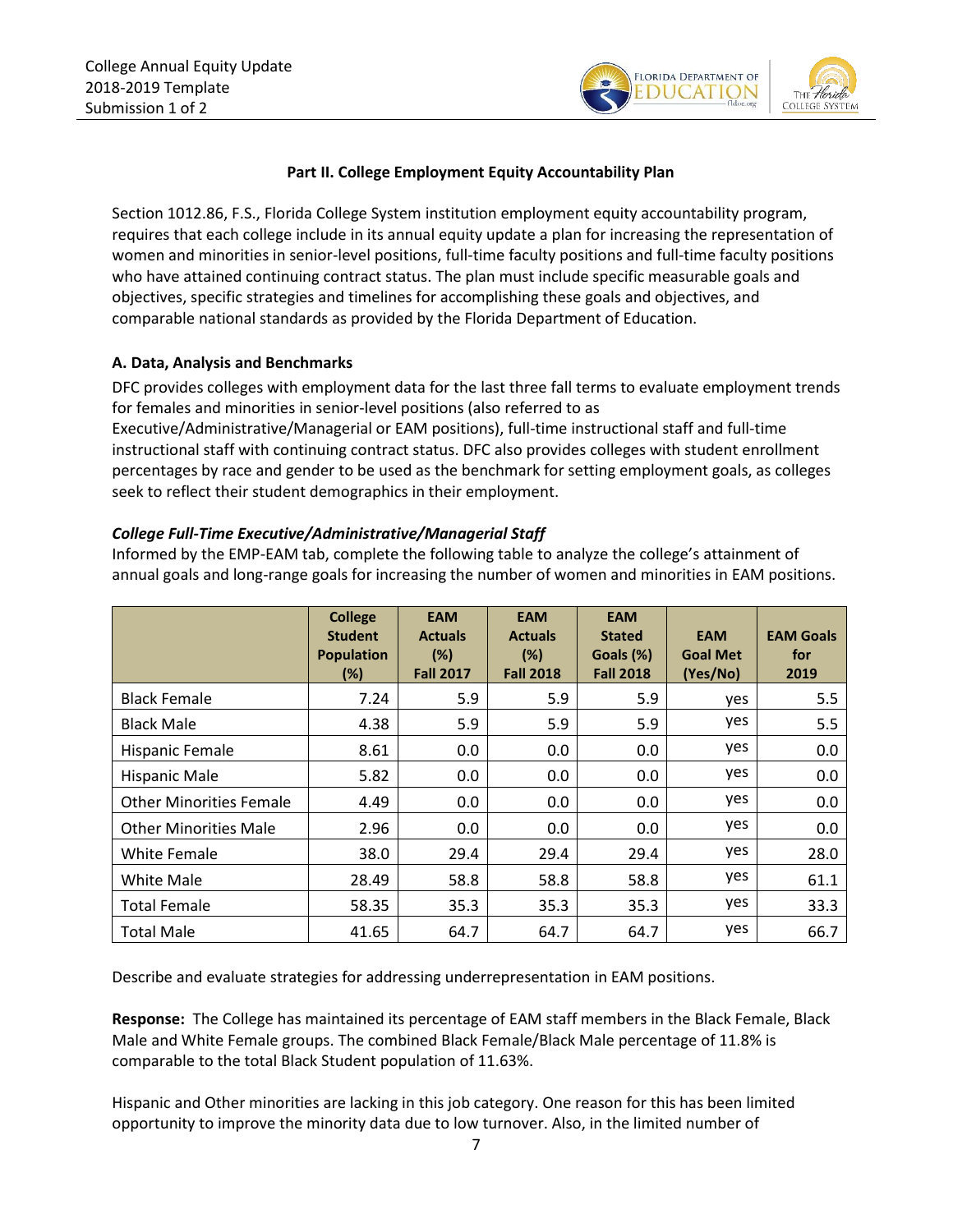

opportunities, there have been either no minority applicants or no minority applicants with the minimum qualifications. Applicants are chosen for interviews based on qualifications; the applicant does not self-identify ethnicity on an application. Even during the interview, the ethnicity of applicants is not always obvious to screening committee members. The ethnic or racial status of the applicants can be examined only after the screening is completed.

The College is developing current staff and some may have potential for advancement into the EAM ranks. The College currently has minority managers in Director and Executive Director positions. Women also hold Director and Executive Director positions. The College also actively develops middle managers for potential promotion into higher management positions. For example, the College's Administrative Leadership Intern Program (ALIP) develops high performing staff and faculty for future leadership roles. This intensive year-long program features weekly meetings to familiarize the participants with all aspects of the College, including SACS-COC requirements. Over the course of the past 5 years, most of the participants have been minorities and/or women.

#### <span id="page-8-0"></span>*College Full-Time Instructional Staff*

Informed by the EMP-INSTRUCTIONAL tab, complete the following table to analyze the college's attainment of annual goals and long-range goals for increasing the number of women and minorities in full-time instructional positions.

|                                | <b>College</b><br><b>Student</b><br><b>Population</b><br>$(\%)$ | <b>INST</b><br><b>Actuals</b><br>(%)<br><b>Fall 2017</b> | <b>INST</b><br><b>Actuals</b><br>(%)<br><b>Fall 2018</b> | <b>INST</b><br><b>Stated</b><br>Goals (%)<br><b>Fall 2018</b> | <b>INST</b><br><b>Goal Met</b><br>(Yes/No) | <b>INST Goals</b><br>for<br>2019 |
|--------------------------------|-----------------------------------------------------------------|----------------------------------------------------------|----------------------------------------------------------|---------------------------------------------------------------|--------------------------------------------|----------------------------------|
| <b>Black Female</b>            | 7.24                                                            | 4.6                                                      | 4.9                                                      | 4.2                                                           | Yes.                                       | 5.2                              |
| <b>Black Male</b>              | 4.38                                                            | 3.1                                                      | 3.0                                                      | 3.1                                                           | No                                         | 3.0                              |
| <b>Hispanic Female</b>         | 8.61                                                            | 2.7                                                      | 3.0                                                      | 2.6                                                           | Yes                                        | 3.4                              |
| <b>Hispanic Male</b>           | 5.82                                                            | 0.4                                                      | 0.4                                                      | 0.4                                                           | Yes                                        | .04                              |
| <b>Other Minorities Female</b> | 4.49                                                            | 2.3                                                      | 2.3                                                      | 2.3                                                           | Yes                                        | 2.2                              |
| <b>Other Minorities Male</b>   | 2.96                                                            | 4.2                                                      | 4.2                                                      | 4.2                                                           | Yes                                        | 4.1                              |
| White Female                   | 38.0                                                            | 49.6                                                     | 47.3                                                     | 50.0                                                          | No                                         | 46.8                             |
| White Male                     | 28.49                                                           | 33.2                                                     | 34.8                                                     | 33.2                                                          | Yes.                                       | 34.8                             |
| <b>Total Female</b>            | 58.35                                                           | 59.2                                                     | 57.6                                                     | 59.10                                                         | No                                         | 57.7                             |
| <b>Total Male</b>              | 41.65                                                           | 40.8                                                     | 42.4                                                     | 40.90                                                         | Yes                                        | 42.3                             |

Describe and evaluate strategies for addressing underrepresentation in full-time instructional positions.

**Response:** The College met most of its goals and has either maintained or increased the number of fulltime instructional staff in the minority categories of Black Female and Male, Hispanic Female and Male, Other Female and Male, White Male, and Total Male. The percentage of women full-time instructional staff showed a slight dip in the latest year, and was just short of its goal, but at 57.6% the percentage is almost identical to the female percentage of the student body, which is 58.35%. In order to continue to improve on this strong showing, the College is creating a college wide committee to support Women in Higher Education. It will be in affiliation with the American Council of Education (ACE) Women's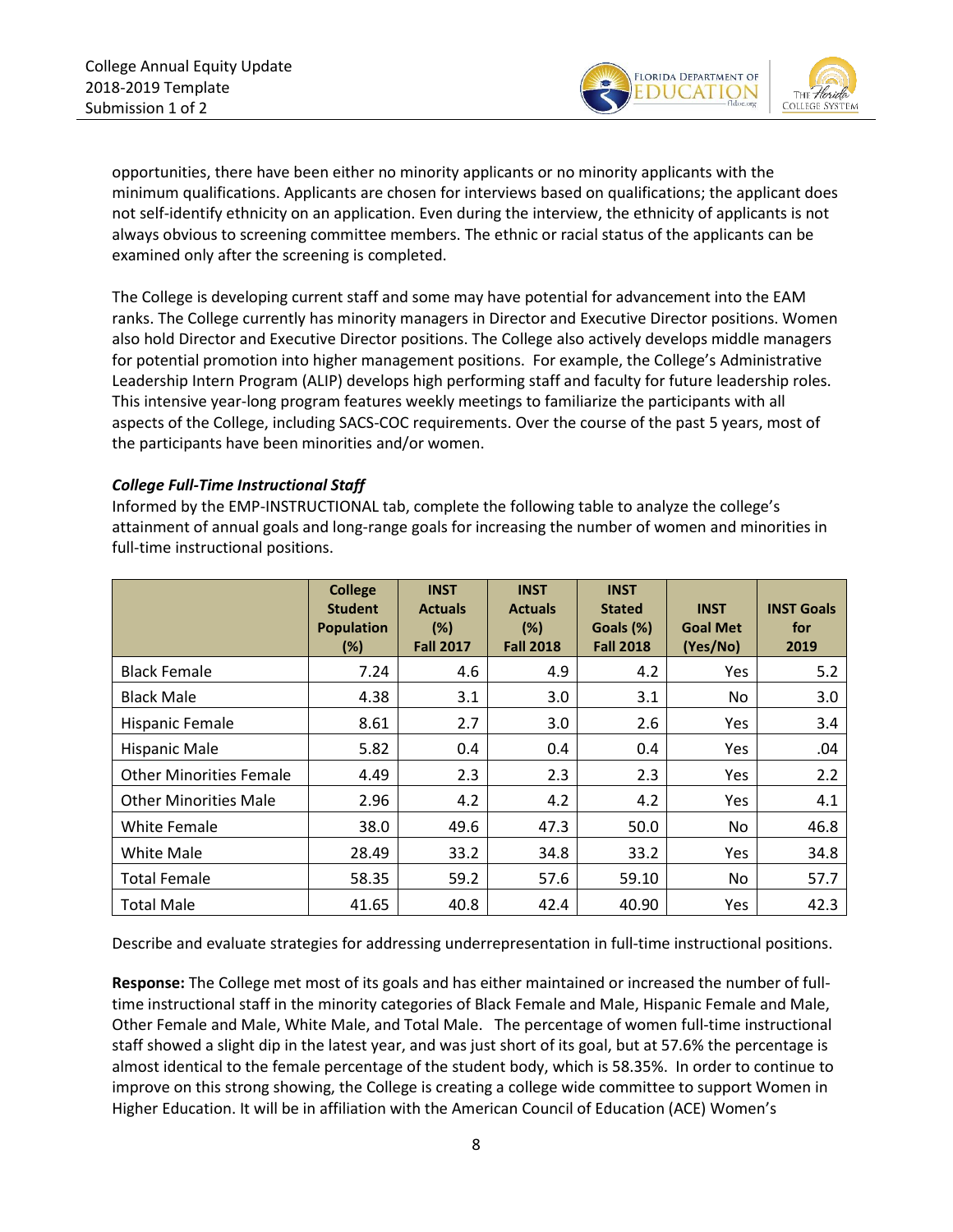

Network of Florida. Its local faculty sponsors plan to hold two meetings a semester and feature brownbag lunches, seminars, workshops and conferences. Minority employee percentages for Black full-time instructional staff is 7.9%, which is within four percentage points of the Black student enrollment. Black Male hiring was one tenth of a percentage point less than the College's goal. Other Minorities represent 6.5% of the faculty, and that is within one percentage point of the student percentages total of 7.45%. In this group, the College has a higher percentage of male instructors than female instructors. The College has increased the number of Female Hispanic instructors since 2015. However, the recent rapid growth in the College's Hispanic student population has outpaced the percentage of Hispanic full-time instructional staff. One reason for this is low turnover in fulltime faculty ranks and a lack of Hispanic applicants where there are openings. The College actively advertises open positions in minority publications, both in print and online. The College also notifies minority organizations in and around Brevard County, and advertises locally and nationally through the College web site. The United Third Bridge and the local Hispanic Chamber of Commerce are two of the organizations that receive information from the College. The College is encouraged that in Fall 2018 and Spring 2019 the College had three dozen active adjunct instructors who identify as Hispanic. Many of our full-time faculty start as adjuncts and as positions open, some of the adjuncts may successfully move into full time positions, helping to cut the gap between the percentage of Hispanic faculty and percentage of Hispanic students. The College's Diversity and Equity Committee is exploring other ways to increase the percentage of Hispanic faculty and to increase minority staffing in general. This subject also is an initiative in the College's Strategic Plan.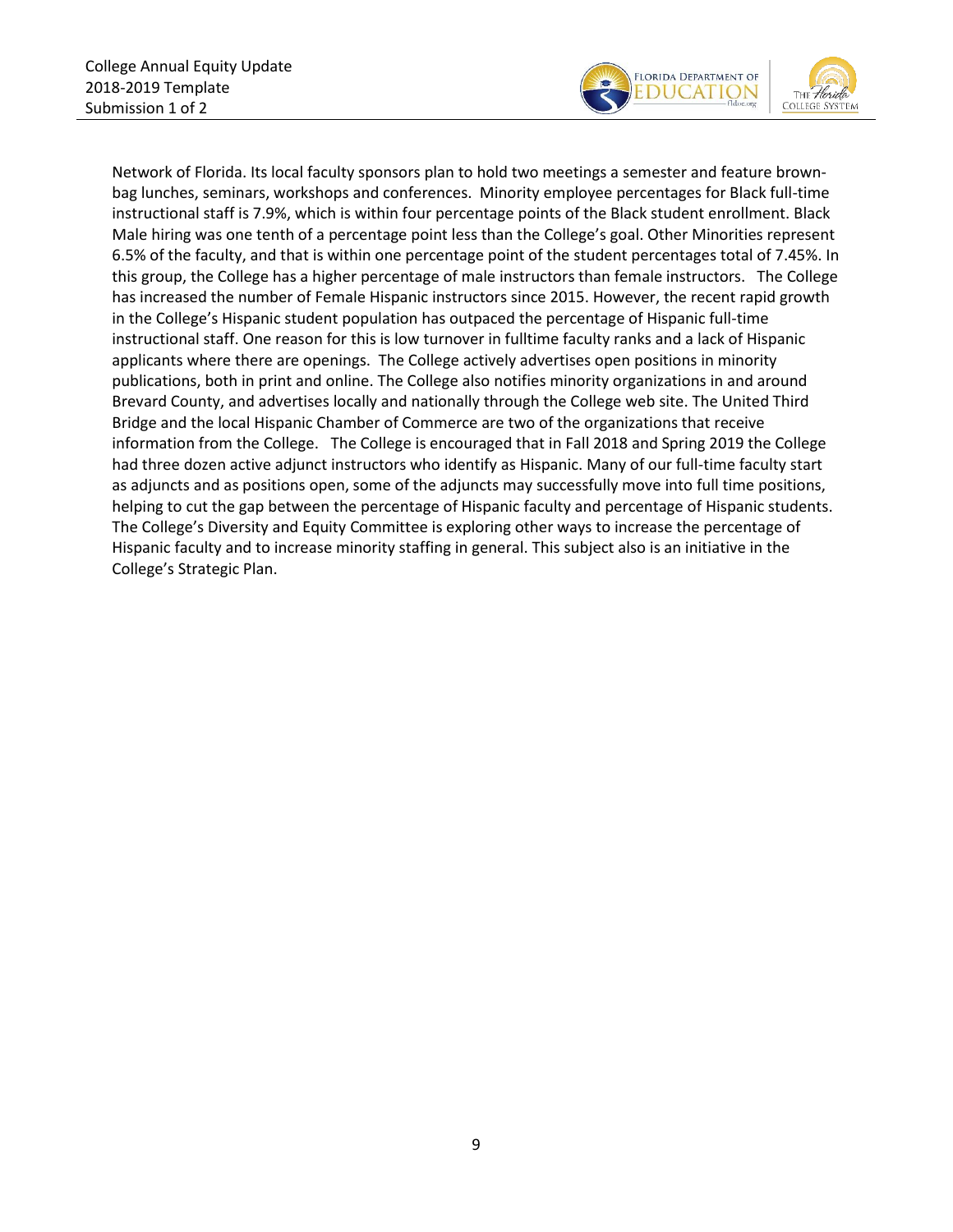

### <span id="page-10-0"></span>*College Full-Time Instructional Staff with Continuing Contract*

Informed by the EMP-CONTINUING CONTRACT tab, complete the following table to analyze the college's attainment of annual goals and long-range goals for increasing the number of women and minorities in full-time instructional staff with continuing contract positions.

|                                | <b>College</b><br><b>Student</b><br><b>Population</b><br>(%) | <b>INST-CONT</b><br><b>Actuals</b><br>(%)<br><b>Fall 2017</b> | <b>INST-CONT</b><br><b>Actuals</b><br>(%)<br><b>Fall 2018</b> | <b>INST-CONT</b><br><b>Stated</b><br>Goals (%)<br><b>Fall 2018</b> | <b>INST-CONT</b><br><b>Goal Met</b><br>(Yes/No) | <b>INST-CONT</b><br><b>Goals for</b><br>2019 |
|--------------------------------|--------------------------------------------------------------|---------------------------------------------------------------|---------------------------------------------------------------|--------------------------------------------------------------------|-------------------------------------------------|----------------------------------------------|
| <b>Black Female</b>            | 7.24                                                         | 4.6                                                           | 4.9                                                           | 4.6                                                                | <b>Yes</b>                                      | 4.4                                          |
| <b>Black Male</b>              | 4.38                                                         | 3.6                                                           | 3.3                                                           | 3.6                                                                | No                                              | 3.3                                          |
| Hispanic Female                | 8.61                                                         | 1.0                                                           | 1.1                                                           | 1.0                                                                | Yes.                                            | 1.1                                          |
| <b>Hispanic Male</b>           | 5.82                                                         | 0.0                                                           | 0.0                                                           | 0.5                                                                | No                                              | 0.0                                          |
| <b>Other Minorities Female</b> | 4.49                                                         | 2.6                                                           | 3.3                                                           | 2.6                                                                | Yes.                                            | 3.3                                          |
| <b>Other Minorities Male</b>   | 2.96                                                         | 4.6                                                           | 4.9                                                           | 4.6                                                                | Yes.                                            | 5.5                                          |
| White Female                   | 38.0                                                         | 52.3                                                          | 50.5                                                          | 52.3                                                               | No.                                             | 49.5                                         |
| White Male                     | 28.49                                                        | 31.3                                                          | 32.1                                                          | 30.8                                                               | Yes.                                            | 33.0                                         |
| <b>Total Female</b>            | 58.35                                                        | 60.5                                                          | 59.8                                                          | 60.5                                                               | No                                              | 58.2                                         |
| <b>Total Male</b>              | 41.65                                                        | 39.5                                                          | 40.2                                                          | 39.5                                                               | Yes                                             | 41.8                                         |

Describe and evaluate strategies for addressing underrepresentation in full-time instructional positions.

**Response:** The number of Continuing Contract faculty has decreased in almost every category this year due to the number of retirements and resignations and a lack of qualified applicants for several open positions; however, with a new group of annual-contract faculty moving toward tenure-track positions, the numbers are expected to stabilize again by 2020. As noted earlier in this report, the number of Hispanic adults meeting EFSC's instructional job requirements has not kept pace with the growth in Hispanic students. EFSC continues to notify the local minority community of position vacancies through minority publications and targeted online publications, as well as locally and nationally through the College web site. . The College has undertaken an aggressive program of professional development for faculty through the Center for Teaching Excellence (CTE). One focus has been on ensuring that the College has a welcoming environment for minority students and faculty. Two years ago the CTE started sponsoring Community College Equity Lab (CCEAL) webinars and hosting table talk discussions afterwards. Webinars such as Racial/Gender Micro Aggressions: Their Influence on Men of Color in Community Colleges and Faculty Perspectives on Infusing Cultural Relevancy Strategies in the Classroom for Men of Color were held. Black faculty members working with the College's Male Minority Initiative are now partnering with the CTE on this effort. That group has created the Inter-cultural Principles for Accelerating Student Success (I-PASS) workshop series, which will debut at Fall 2019 Welcome Back. Subjects include: Understanding the Identity Formation of Disadvantaged Populations, Rewriting Scripts to Create Narratives for Inclusion, Recognizing Perceptional Blinders and Hidden Bias, and Strategies for Removing Barriers for Minority Women Success.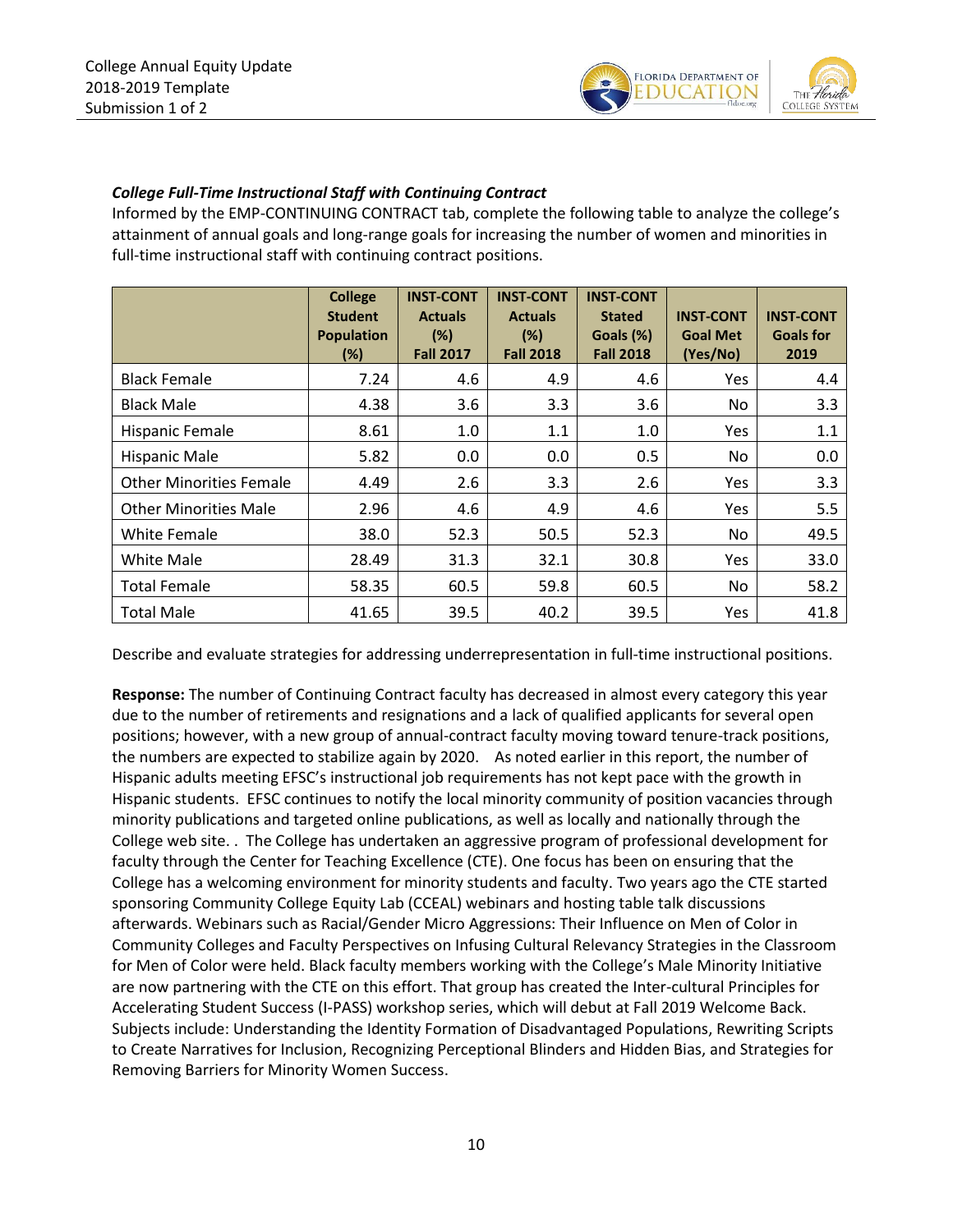

#### **New Barriers (Optional)**

Are there new barriers affecting the successful recruitment and/or retention of females and/or minorities in any employment category?

**Response:** The pool of applicants remains limited by the number of qualified residents in the area. Due to current employment laws, the applicant does not claim an ethnic category until after the hiring process has been completed. The ethnicity of applicants is not always obvious to screening committees prior to a category selection. Budget restrictions for entry-level pay and for annual pay increases have made it difficult to both recruit and retain employees in all categories. In addition, employer competition in the area, offering a selection of job openings with higher wages, has also slowed the College's ability to hire and retain qualified employees.

| Requirement                             | <b>Response</b> | <b>Comments</b> | <b>Action</b> |
|-----------------------------------------|-----------------|-----------------|---------------|
|                                         |                 |                 |               |
| Does the report include an analysis and | ٠               |                 |               |
| assessment of annual and long-range     |                 |                 |               |
| goals for increasing women and          |                 |                 |               |
| minorities in:                          |                 |                 |               |
| <b>EAM</b> positions?                   | Select one.     |                 |               |
| Full-time instructional positions?      | Select one.     |                 |               |
| Full-time with continuing contract      | Select one.     |                 |               |
| instructional positions?                |                 |                 |               |
| Does the report identify any new        | Select one.     |                 |               |
| barriers affecting recruitment and      |                 |                 |               |
| retention of females and/or minorities? |                 |                 |               |

#### <span id="page-11-0"></span>*Review of Part II: Attainment of Annual Goals (Completed by Division of Florida Colleges)*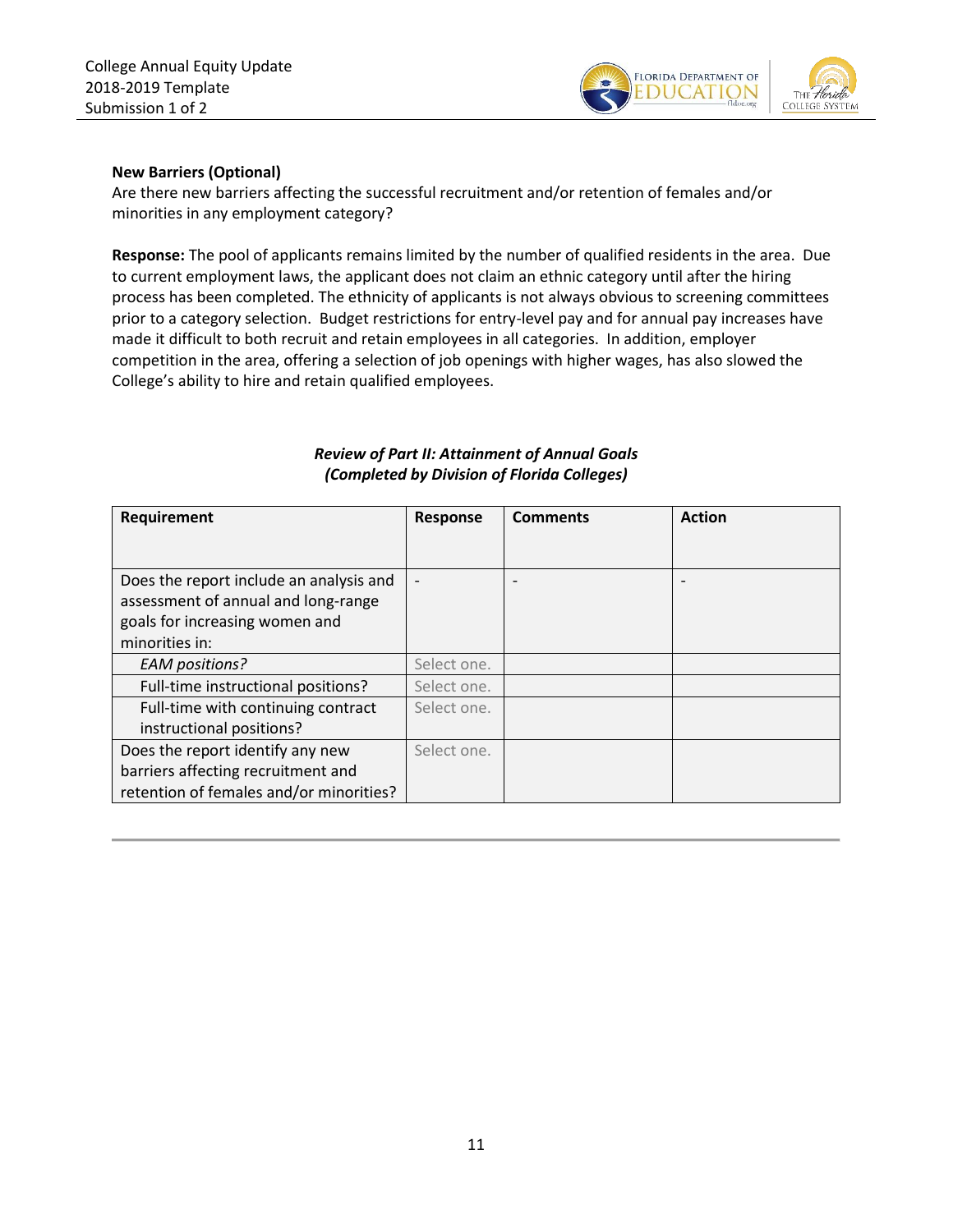

#### **B. Evaluations of Employment Practices – Evaluations of Key Personnel and Presidents**

1) Provide a summary of the results of the evaluation of department chairpersons, deans, provosts and vice presidents in achieving employment accountability goals. The summary should also briefly describe the remedial steps to be taken when staff evaluations yield unsatisfactory progress toward meeting intended goals.

**Response:** Members of the President's Executive Council are evaluated, emphasizing the College's commitment to equity and diversity. The College understands that increasing equity and diversity is not only a legal mandate but also an economic reality that benefits employee, employer, and community alike. The College continues its commitment to increasing equity and diversity through evaluations of the Department Chairs, Deans, Associate Provosts, Provosts, and Vice Presidents. Completed evaluations, which include the critical dimension of "valuing diversity," are forwarded to Human Resources for placement in the employee's personnel file or "permanent file." The employees in theses supervisory positions have been evaluated as either *Above Expectation* or *Exceptional* for progress toward the College's equity/diversity goals. An individual employee who is not in compliance with the initiatives of the College would be placed on probation and on a remedial/development plan during which time performance is closely scrutinized and mentored.

2) Provide a summary of the college's board of trustees' annual evaluation of the performance of the president in achieving the annual and long-term goals and objectives of the employment equity plan.

**Response:** The Eastern Florida State College Board of Trustees has extended the contract of college President Dr. Jim Richey to 2024 after praising his leadership of EFSC. The five trustees unanimously lauded Dr. Richey's achievements during the past year. This included setting records for Bachelor Degree enrollment, online course enrollment and historic minority student enrollment, as well as extensive outreach to diverse portions of the community and improving diversity and equity at the College. The Center for Teaching Excellence, the College wide Diversity and Equity Committee and the Minority Male Initiative were all started after Dr. Richey became president.

3) What is the date of the president's most recent evaluation?

**Response:** February 4, 2019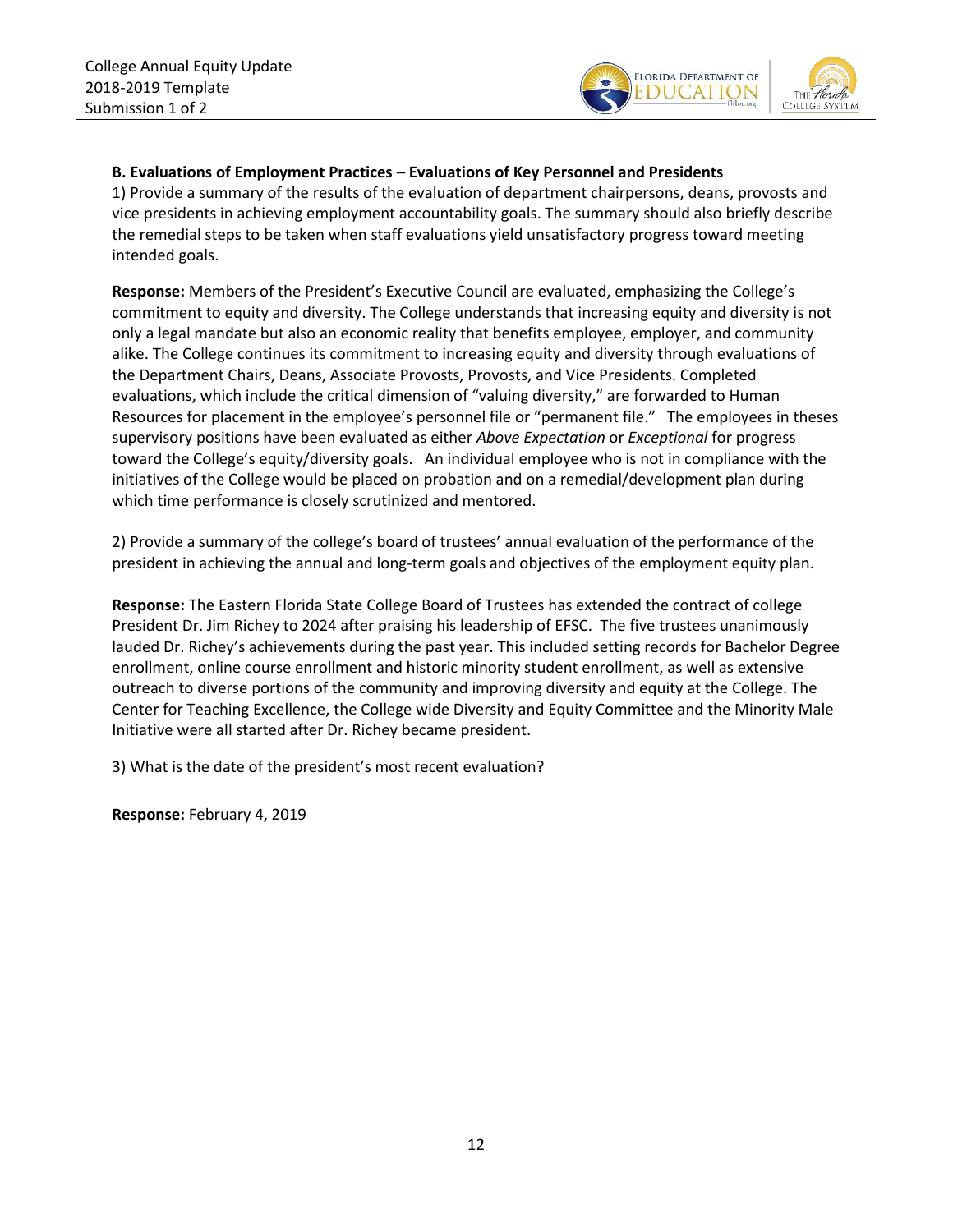<span id="page-13-0"></span>

### *Review of Part II: Evaluations of Employment Practices (Completed by Division of Florida Colleges)*

| Requirement                             | <b>Response</b> | <b>Comments</b> | <b>Action</b> |
|-----------------------------------------|-----------------|-----------------|---------------|
| Does the report include a summary of    | Select one.     |                 |               |
| the results of the evaluation of        |                 |                 |               |
| department chairpersons, deans,         |                 |                 |               |
| provosts and vice presidents in         |                 |                 |               |
| achieving employment accountability     |                 |                 |               |
| goals?                                  |                 |                 |               |
| Does the summary describe the           | Select one.     |                 |               |
| remedial steps to be taken when staff   |                 |                 |               |
| evaluations yield unsatisfactory        |                 |                 |               |
| progress toward meeting intended        |                 |                 |               |
| goals?                                  |                 |                 |               |
| Does the report include a summary of    | Select one.     |                 |               |
| the results of the annual evaluation of |                 |                 |               |
| the college president in achieving the  |                 |                 |               |
| annual and long-term goals and          |                 |                 |               |
| objectives?                             |                 |                 |               |
| Does the report include the date of the | Select one.     |                 |               |
| most recent presidential evaluation?    |                 |                 |               |

#### **C. Additional Requirements**

The college should complete the following related to additional processes required by section 1012.86, F.S. The signature page of this report that will be required in submission 2 of 2 will suffice as certification of each.

1) The college maintains diversity and balance in the gender and ethnic composition of the selection committee for each vacancy. **Make a selection: Yes**

Include a brief description of guidelines used for ensuring balanced and diverse membership on selection and review committees.

**Response:** Per the Collective Bargaining Agreement, Article 6.13, the President or designee will establish faculty screening committees that will be consulted prior to the hiring of new full-time faculty members. Any such committee shall consist of full-time faculty members. The President or designee strives to establish a screening committee that encompasses a diverse panel in both gender and ethnicity that not only reflects the College community but also the student population. When sufficiently diverse faculty members are available to serve on a screening committee, at least four shall be tenured faculty in the discipline for which a candidate is being considered. The President or designee uses the same screening criteria for hiring Vice Presidents that is used for hiring faculty (a diverse panel in both gender and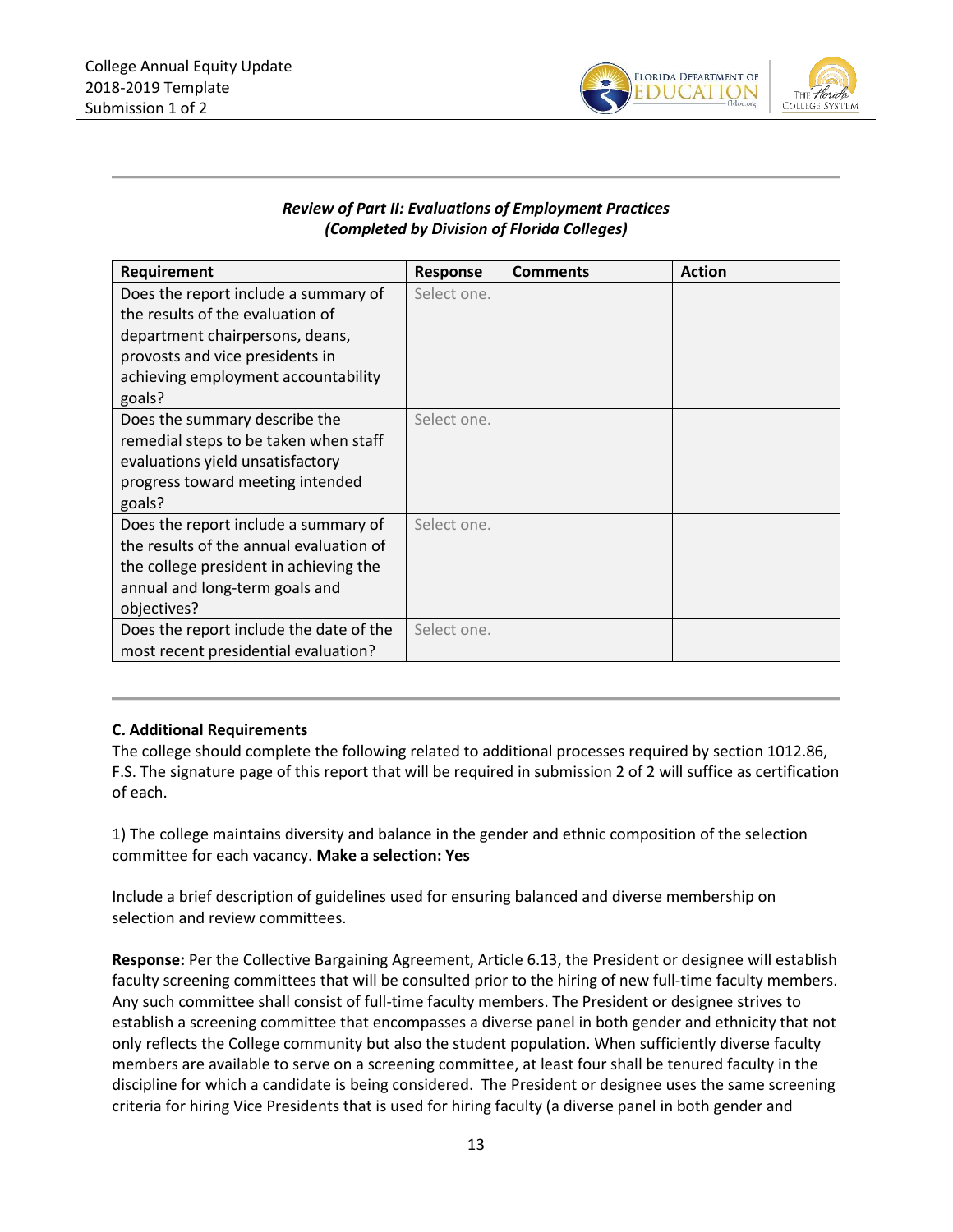

ethnicity). Positions other than a VP will generally be chosen by the hiring manager of record unless that hiring manager is able to assemble a diverse committee. In either case, the College continues to furnish hiring managers with a handbook designed to provide current information on the College's hiring process and methods of selection, and to provide ample guidance to ensure they select the best possible candidates in a fair and consistent manner.

2) Briefly describe the process used to grant continuing contracts.

**Response:** According to the CBA, Article 11.1, faculty members submit a tenure portfolio to a committee when they are nearing completion of the number of years necessary for tenure consideration. The portfolio will demonstrate, among other items, satisfactory service, continuing need of position verified by their Provost, and contributions to development activities, to their profession, and to the College. The committee's recommendations are forwarded to the College President for approval. The faculty member is responsible for completing a tenure application and a portfolio per instructions in the TPDC (Tenure and Professional Development Council) Handbook. The Campus Tenure Committee is responsible for maintaining chain of custody for a tenure candidate's portfolio; the committee will recommend either approval or denial and provide written notification to the President or his designee. Provosts also make annual contract renewal/non-renewal recommendations to the College President through the VP of Academic & Student Affairs/CLO. By the end of the Spring semester, faculty members are informed of their contract status for the following academic year. CBA, Article 11.1C&D.

3) Briefly describe the process used to annually apprise each eligible faculty member of progress toward attainment of continuing contract status.

**Response:** In order to reach CC status, new faculty must complete a mentoring program; they must choose a faculty development cycle and complete the required guidelines for that cycle; and they will have an annual review—all of which will keep them informed of their progress. CBA, Article 11.1-2, 11.1B3

4) Briefly describe the college's budgetary incentive plan to support and ensure attainment of the employment equity accountability goals. Include how resources will be allocated to support the implementation of strategies and the achievement of goals in a timely manner.

**Response:**. Eastern Florida State College supports and ensures the attainment of the goals developed pursuant to Section 1012.86, F.S. Resources are allocated to support the implementation of strategies and the achievement of goals in a timely manner. The College's employment goals aim to ensure racial, ethnic and gender diversity in the identified categories; all employees are evaluated on a diversity or "valuing differences" dimension with which they must comply in order to work at the College. Also, the College supports development of minority faculty through the Center for Teaching Excellence. This includes the diversity and equity workshops explained earlier in relation to faculty development. The College also has been an active participant for several years in the Florida-based Black, Brown, College Bound conference each spring. This year 10 students and half a dozen minority faculty and staff members attended and presented a workshop about diversity and equity efforts at EFSC.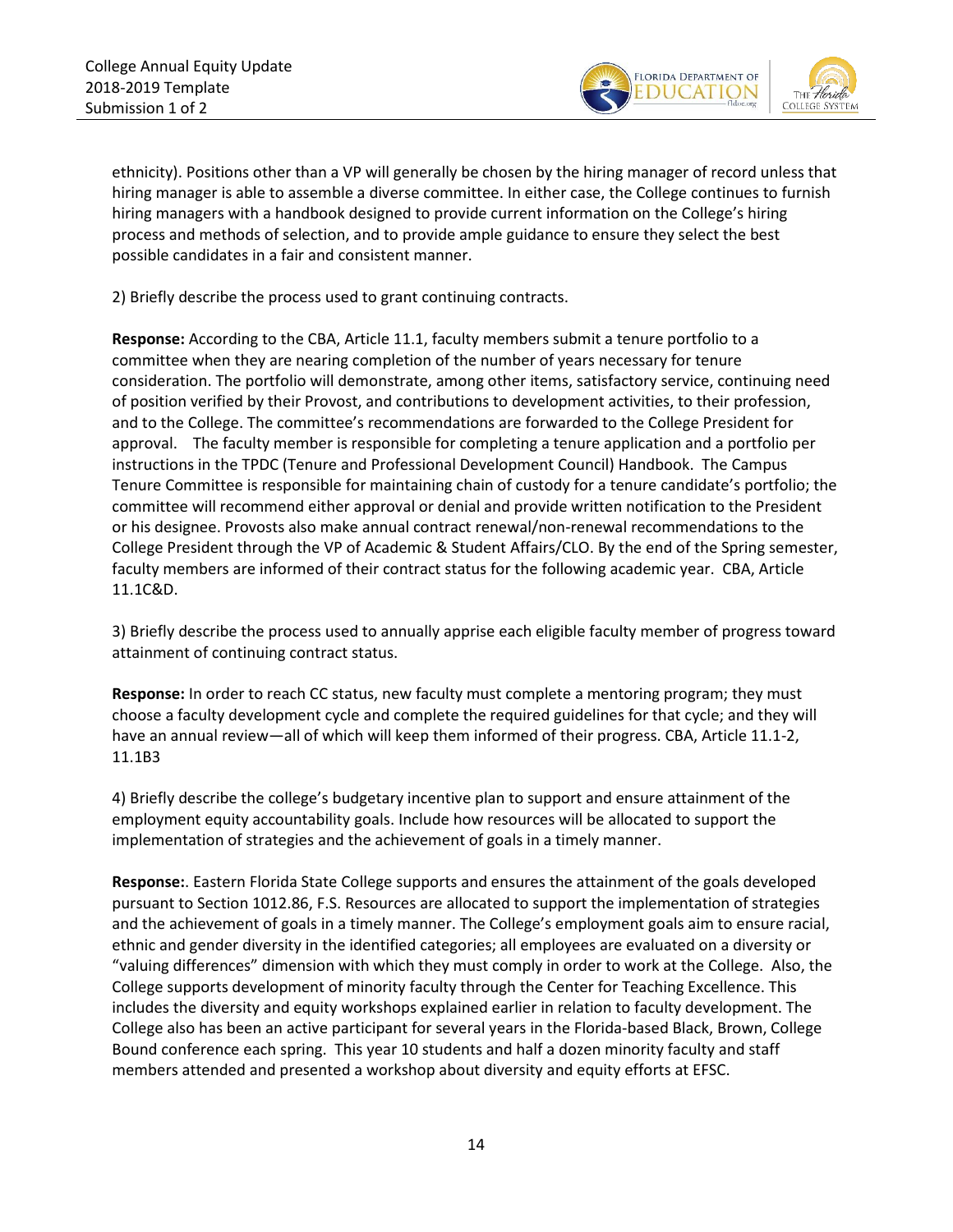

5) Salary Information: In the following table, include the salary ranges in which new hires were employed compared to the salary ranges for employees with comparable experience and qualifications as required in section 1012.86(2)(b)(5), F.S. Add additional rows if needed.

*Note: Salary information is requested only for new hires. New hire information can be found in your Fall Staff Survey IPEDS report. Race and gender information are not required; however, the college may choose to include additional information for purposes of diversity analysis.*

| <b>Job Classification</b>                                                                                                                                                                 | $#$ of<br>Table /<br><b>New</b><br>Grade<br><b>Hires</b> |                |              | <b>Salary Range</b>   | # Existing<br>Employees in<br>Table/Grade or<br><b>Faculty Degree</b><br>Level | <b>Salary Range</b>   |
|-------------------------------------------------------------------------------------------------------------------------------------------------------------------------------------------|----------------------------------------------------------|----------------|--------------|-----------------------|--------------------------------------------------------------------------------|-----------------------|
| FT Faculty 165 Days<br>Doctorate                                                                                                                                                          | F <sub>2</sub>                                           | $\overline{2}$ | 6            | \$41,500 - \$43,000   | 67                                                                             | \$43,000 - \$87,412   |
| FT Faculty 165 Days<br>Masters                                                                                                                                                            | F <sub>2</sub>                                           | $\overline{2}$ | 13           | \$40,000 - \$45,000   | 104                                                                            | \$41,000 - \$84,622   |
| FT Faculty 165 Days<br><b>Bachelors</b>                                                                                                                                                   | F <sub>2</sub>                                           | $\overline{2}$ | $\mathbf{1}$ | \$41,000 - \$41,000   | 8                                                                              | \$42,000 - \$47,607   |
| FT Faculty 165 Days<br><bachelors< td=""><td>F<sub>2</sub></td><td>2</td><td><math>\mathbf{1}</math></td><td>\$40,000 - \$40,000</td><td>10</td><td>\$42,000 - \$74,414</td></bachelors<> | F <sub>2</sub>                                           | 2              | $\mathbf{1}$ | \$40,000 - \$40,000   | 10                                                                             | \$42,000 - \$74,414   |
| FT Librarian 189 Days<br>Masters                                                                                                                                                          | F <sub>2</sub>                                           | 4              | $\mathbf{1}$ | \$47,536 - \$47,536   | $\overline{2}$                                                                 | \$52,238 - \$69,580   |
| Senior Level Executives                                                                                                                                                                   | AD                                                       | $\overline{2}$ | $\mathbf{1}$ | \$150,000 - \$150,000 | 5                                                                              | \$150,000 - \$185,600 |

*\* IPEDS definition of New Hires: Includes full-time permanent new hires on the payroll of the institution between November 1, 2017 and October 31, 2018, either for the first time (new to the institution) or after a break in service and who are still on the payroll of the institution as November 1, 2017.*